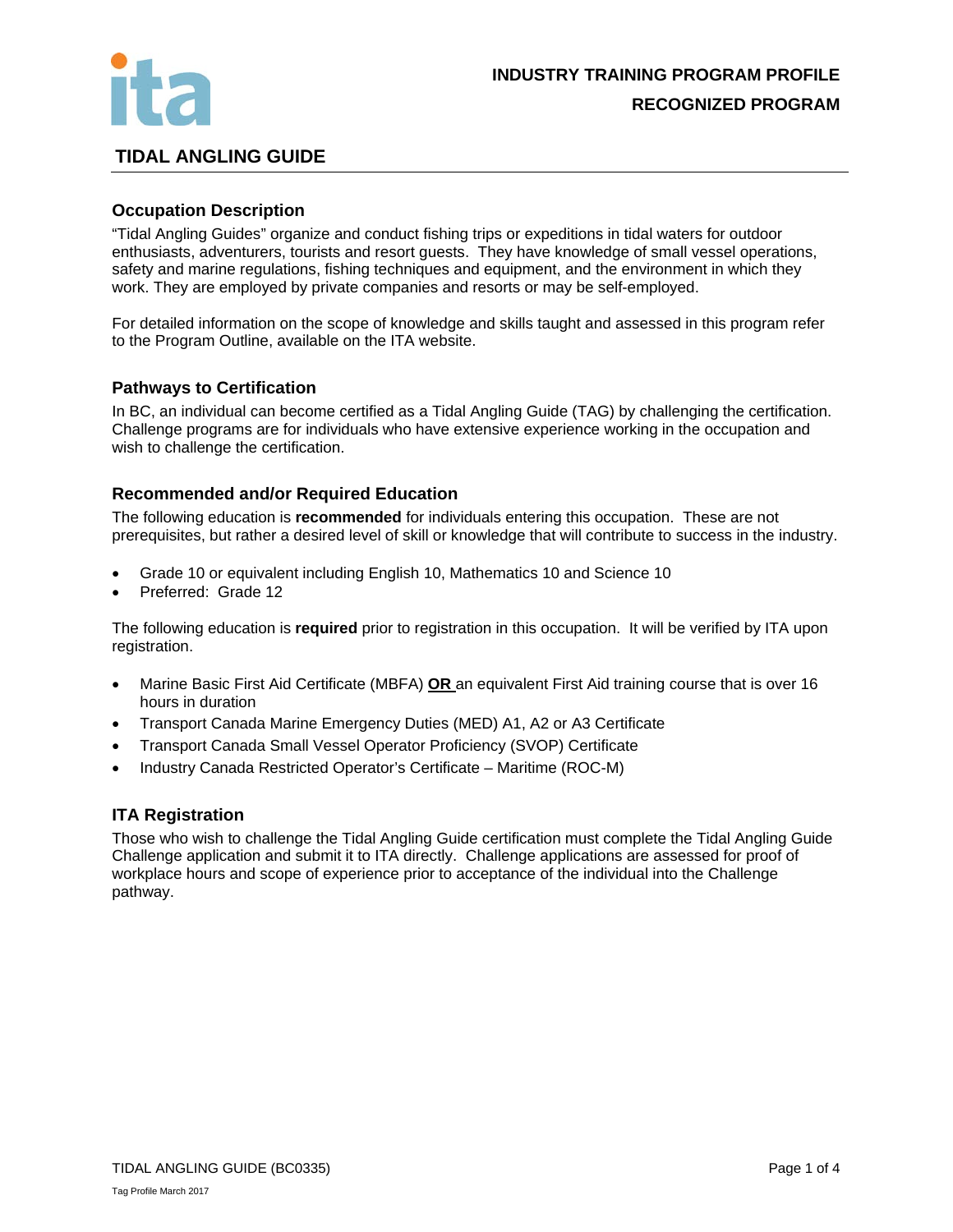

# **Apprenticeship Pathway**

Not applicable. There is no apprenticeship pathway available at this time.

#### **Challenge Pathway**

This graphic provides an overview of the Tidal Angling Guide challenge pathway.



CREDIT FOR PRIOR LEARNING

*Individuals who hold the credentials listed below are entitled to receive partial credit toward the completion requirements of this program*

*None*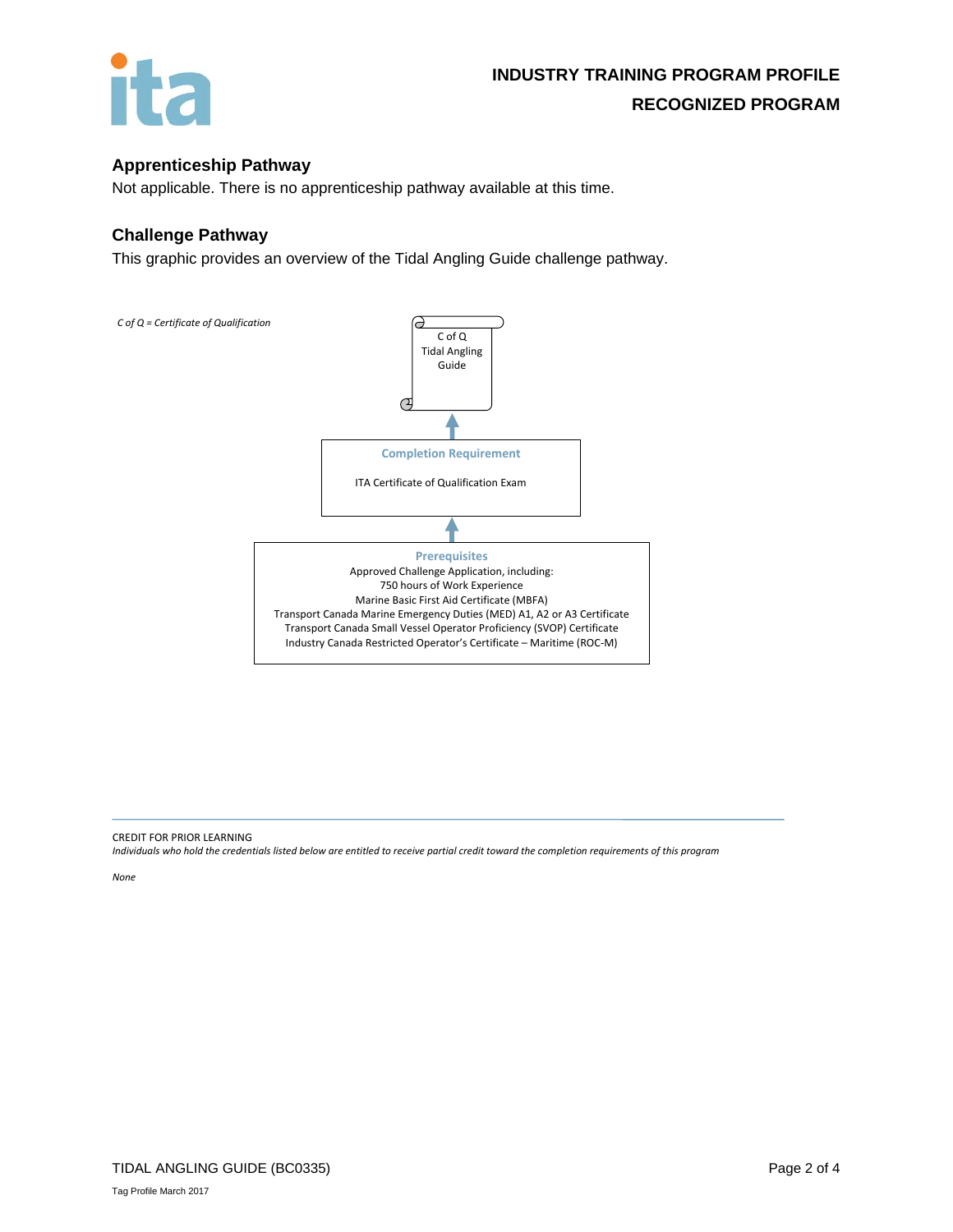

# **INDUSTRY TRAINING PROGRAM PROFILE RECOGNIZED PROGRAM**

|                                  | <b>Challenge Program Standards</b><br>Tidal Angling Guide - Certificate of Qualification                                                                                                                                                                                                                                                                                                                                                                                                                                      |                               |
|----------------------------------|-------------------------------------------------------------------------------------------------------------------------------------------------------------------------------------------------------------------------------------------------------------------------------------------------------------------------------------------------------------------------------------------------------------------------------------------------------------------------------------------------------------------------------|-------------------------------|
| <b>Credentials Awarded</b>       |                                                                                                                                                                                                                                                                                                                                                                                                                                                                                                                               |                               |
|                                  | ITA Registration Prerequisites An approved Challenge Application, which includes:<br>750 documented hours of directly related experience working in the occupation<br>٠<br>Evidence of achievement of required competencies<br>٠<br>Marine Basic First Aid Certificate (MBFA)<br>٠<br>Transport Canada Marine Emergency Duties (MED) A1, A2 or A3 Certificate<br>٠<br>Transport Canada Small Vessel Operator Proficiency (SVOP) Certificate<br>٠<br>Industry Canada Restricted Operator's Certificate - Maritime (ROC-M)<br>٠ |                               |
| <b>Credit for Prior Learning</b> | Individuals who hold the credentials listed below are considered to have met the<br>prerequisites for challenging this program:                                                                                                                                                                                                                                                                                                                                                                                               |                               |
|                                  | Credential                                                                                                                                                                                                                                                                                                                                                                                                                                                                                                                    | Credit(s) Granted             |
|                                  | None                                                                                                                                                                                                                                                                                                                                                                                                                                                                                                                          | $\blacksquare$ N/A            |
| <b>Completion Requirements</b>   | Certification as a Tidal Angling Guide is awarded upon successful completion of:                                                                                                                                                                                                                                                                                                                                                                                                                                              |                               |
|                                  | Requirement                                                                                                                                                                                                                                                                                                                                                                                                                                                                                                                   | Level of Achievement Required |
|                                  | <b>ITA Certificate of Qualification Exam</b>                                                                                                                                                                                                                                                                                                                                                                                                                                                                                  | Minimum 70%                   |